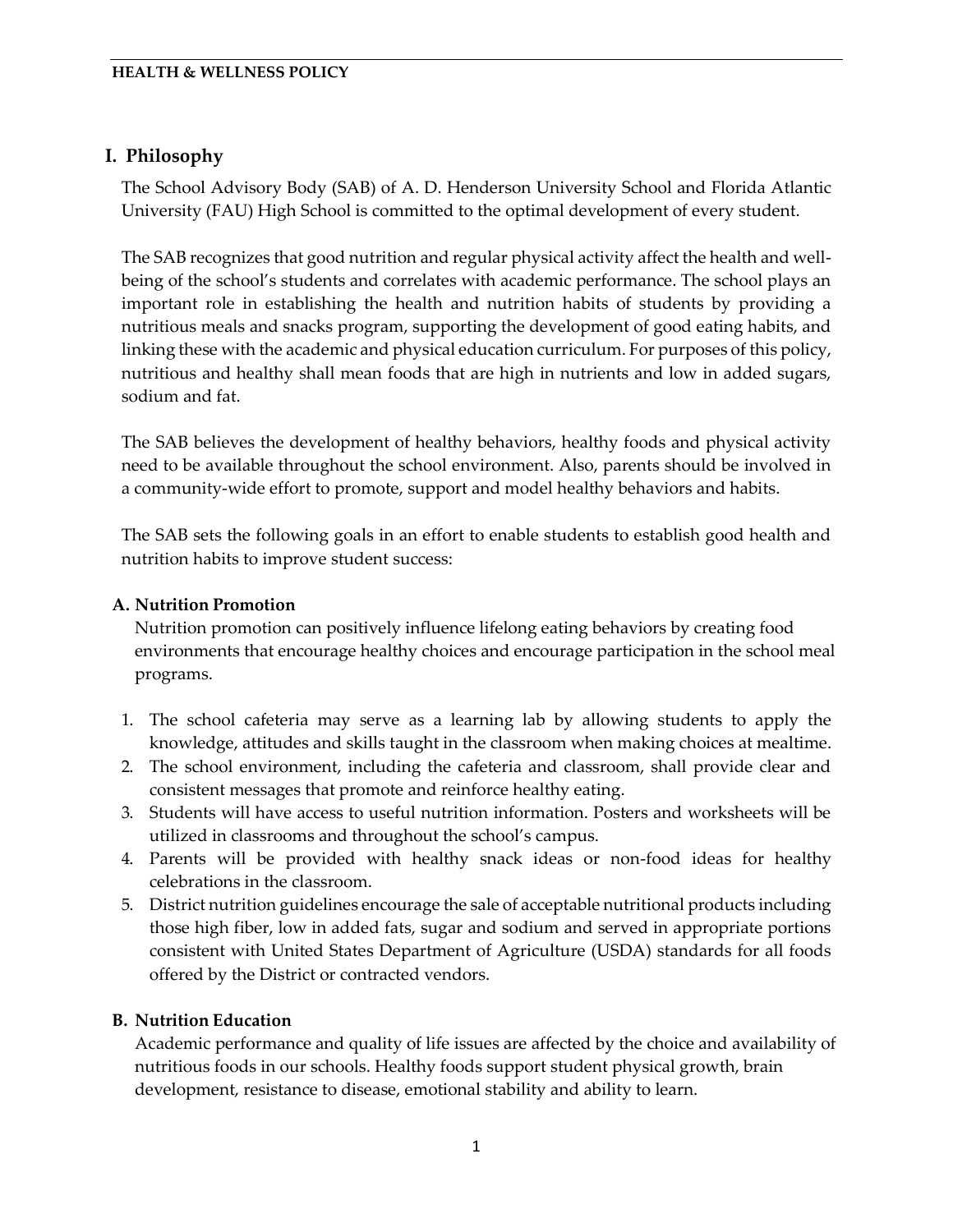- 1. Nutrition education shall stress the importance of healthy eating and regular physical activity.
- 2. As appropriate, nutrition education shall be integrated into subject areas of the curriculum to complement, but not replace, the subject area and grade level standards and benchmarks.
- 3. Staff responsible for providing instruction in nutrition education shall have appropriate training.
- 4. Nutrition education shall extend beyond the classroom by involving the staff, families and the community.

# **C. Physical Education and Activity**

A. D. Henderson University School and FAU High School shall ensure that physical activity is an essential element of the school's instructional program. The program shall provide the opportunity for students to develop the skills, knowledge and attitudes necessary to encourage lifelong participation in physical activity.

- 1. A sequential, comprehensive physical education program shall be provided for students in K-9 in accordance with the standards and benchmarks established by the State.
- 2. All students in grades K-9, including those with disabilities and special health care needs (to the extent consistent with the students' IEPs), shall have the opportunity to receive physical education during each school year (to the extent the student's academic program allows).
- 3. All elementary school students will have daily recess in accordance with state statute.
- 4. Physical Education teachers are encouraged to implement technology into daily physical education classes to individualize student exercise programs topromote lifelong fitness.
- 5. Physical education teachers shall assess students on individual gains based on an annual individual baseline and individual improvement.
- 6. Physical activity and movement are encouraged across the curricula and throughout the school day.
- 7. A. D. Henderson University School and FAU High School encourages families to provide physical activity outside the regular school day, such as outdoor play at home, participation in sponsored sports and in lifelong physical activities.
- 8. Students in grades K-12 are provided opportunities to participate in physical activities in afterschool activities and community events.

# **D.Other School-Based Activities**

A. D. Henderson University School and FAU High School will encourages wellness activities that include nutrition, physical activity and other wellness components in an effort to support the goals and objectives to promote student well-being for strong developmental and educational outcomes.

1. The goals outlined in the Health and Wellness Policy will be considered in planning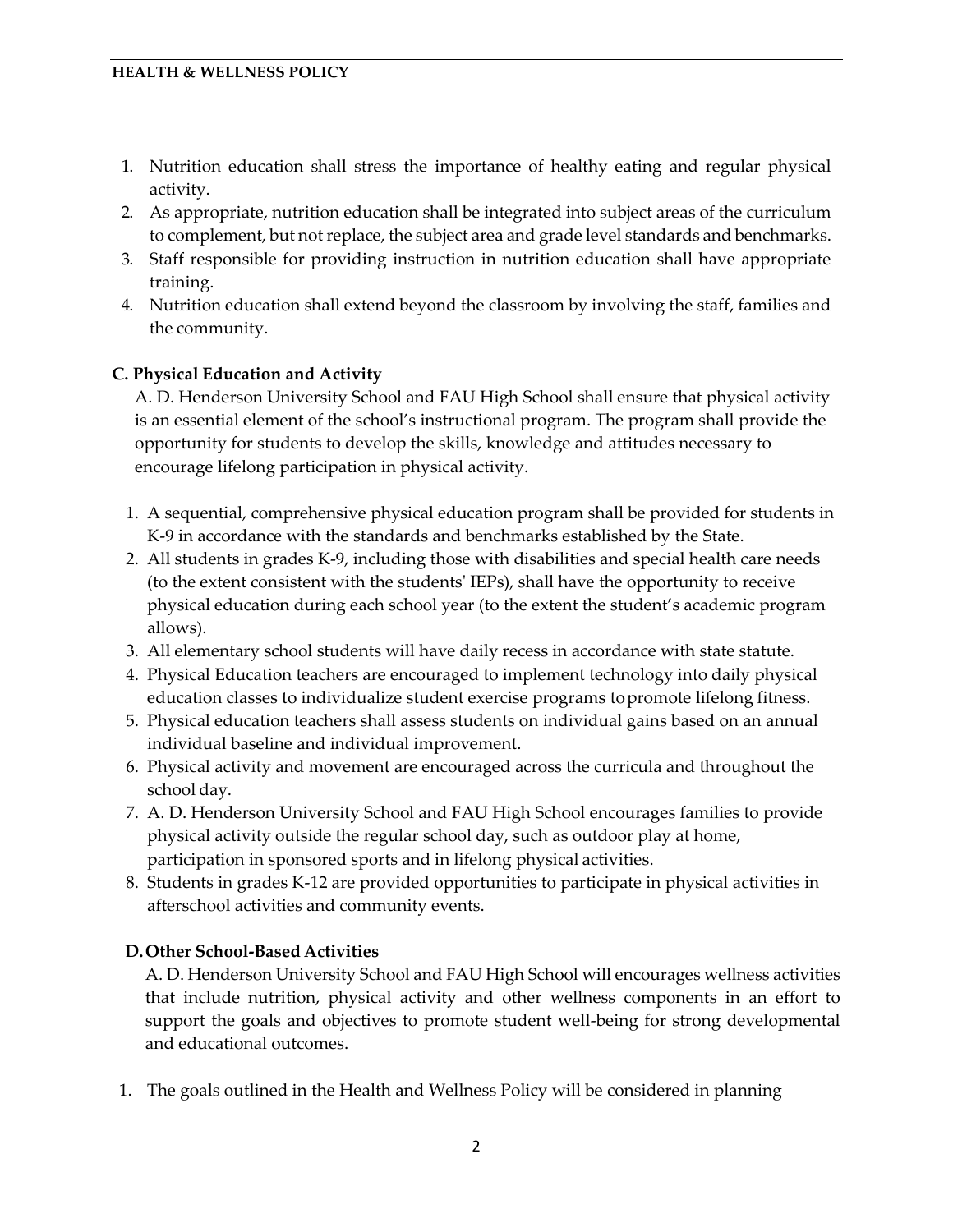school-related activities that promote wellness.

- 2. Afterschool programs will encourage healthy snacking and physical activity.
- 3. A. D. Henderson University School and FAU High School shall be in compliance with drug, alcohol and tobacco free policies.
- 4. Staff and community members who choose to eat at school with students are encouraged to model nutritious and healthy eating habits.
- 5. Students in grades K-9 must stay on school grounds during the school day unless otherwise authorized by thePrincipal/Director.
- 6. Students in grades K-9 must have approval from the Principal/Director or designee to order food for delivery to the school.
- 7. Food or beverages sold as a fundraiser shall be nutritious and healthy as defined by the USDA (nutritious and healthy shall mean foods that are high in nutrients and low in added sugars, sodium and fat).
- 8. Fundraising efforts will be supportive of healthy eating by complying with all applicable regulations and nutrition standards for competitive foods while also emphasizing the sale of nonfood items.
- 9. No fundraisers that include the sale of food items will occur until thirty (30) minutes after the conclusion of the last designated meal service period.
- 10. The SAB is permitted to grant a special exemption from the standards for competitive foods as specified above for the purpose of conducting infrequent school-sponsored fundraisers, not to exceed the following maximum number of school days per school campus each school year:

| <b>School Type</b>        | Maximum Number of School Days to<br><b>Conduct Exempted Fundraisers</b> |  |
|---------------------------|-------------------------------------------------------------------------|--|
| Elementary School         | 5 days                                                                  |  |
| Middle School             | 10 days                                                                 |  |
| High School               | 15 days                                                                 |  |
| <b>Combination School</b> | 10 days                                                                 |  |

- 11. The Health and Wellness Committee will maintain a school calendar identifying the dates when exempted competitive food fundraisers will occur.
- 12. All foods and beverages sold on the school campus to students outside of reimbursable school meals are considered "competitive foods," and must comply with the nutrition standards for competitive food as defined and required in 7 CFR 210.11.
	- $\triangleright$  School campus means, for the purpose of competitive food standards implementation, all areas of the property under the jurisdiction of the school that are accessible to students during the school day.
	- $\triangleright$  School day means, for the purpose of competitive food standards implementation, the period from the midnight before, to 30 minutes after the end of the official school day.
- 13. Competitive foods include items sold a la carte in the cafeteria, from vending machines, school stores, snack bars and for in-school fundraisers.
- 14. Unless being sold by FAU Lab Schools food service program, it is impermissible for any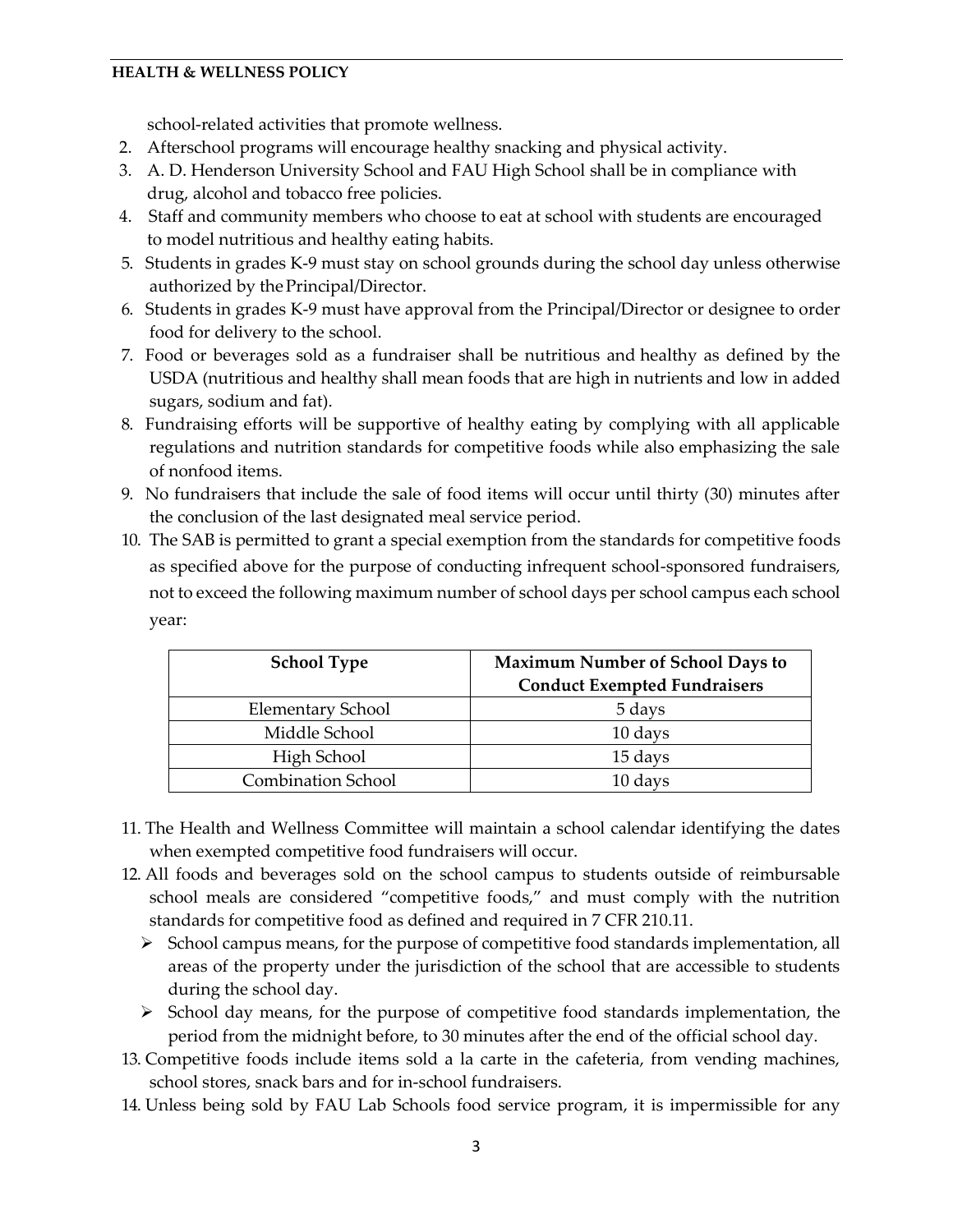competitive food item sold to students during the school day to consist of ready-to-eat combination foods of meat or meat alternative and grain products as defined in 7 CFR 210.10 and 201.11.

15. To be allowable, all competitive food items sold to students must meet general nutrition requirements and nutrient standards:

General nutrition requirements for competitive foods:

- $\triangleright$  Be a grain product that contains 50 percent or more whole grains by weight or have a whole grain as the first ingredient; or
- $\triangleright$  Have as the first ingredient one of the non-grain major food groups: fruits, vegetables, dairy or protein foods (meat, beans, poultry, seafood, eggs, nuts, seeds, etc.); or
- $\triangleright$  Be a combination food that contains 1/4 cup of fruit and/or vegetable.
- $\triangleright$  If water is the first ingredient, the second ingredient must be one of the above.

| <b>Nutrient</b>         | <b>Snack Items and Side Dishes</b>   | Entrée Items                     |  |
|-------------------------|--------------------------------------|----------------------------------|--|
| <b>Standards</b>        | (including any added accompaniments) | <i>(including any added</i>      |  |
|                         |                                      | accompaniments)                  |  |
| Calories                | 200 calories or less                 | 350 calories or less             |  |
| Sodium Limits           | 200 mg or less                       | 480 mg or less                   |  |
| <b>Total Fat Limits</b> | 35% or less of total calories        | 35% or less of total calories    |  |
| Saturated fat           | Less than 10% of total calories      | Less than 10% of total           |  |
|                         |                                      | calories                         |  |
| Trans fat               | 0 g of trans fat as served           | 0 g of trans fat as served (less |  |
|                         | (less than or equal to $0.5$ g per   | than or equal to $0.5$ g per     |  |
|                         | portion)                             | portion)                         |  |
| Sugar                   | 35% of weight from total sugar as    | 35% of weight from total         |  |
|                         | served or less                       | sugar as served or less          |  |

Nutrient standards for competitive foods:

Exemptions:

- $\triangleright$  Any entrée item offered as part of the breakfast or lunch program is exempt if it is served as a competitive food on the day of service or the day after service in the breakfast or lunch program.
- $\triangleright$  Fresh or frozen fruits and vegetables with no added ingredients, except water.
- $\triangleright$  Canned fruits with no added ingredients except water, which are packed in 100 percent juice, extra light syrup or light syrup.
- > Low sodium/No salt added canned vegetables with no added fats.
- $\triangleright$  Reduced fat cheese, nuts, seeds and nut/seed butters, as well as seafood and whole eggs with no added fat are exempt from the total fat and saturated fat standards.

*\*Refer to 7 CFR 210.11 competitive food service standards for additional exemptions.*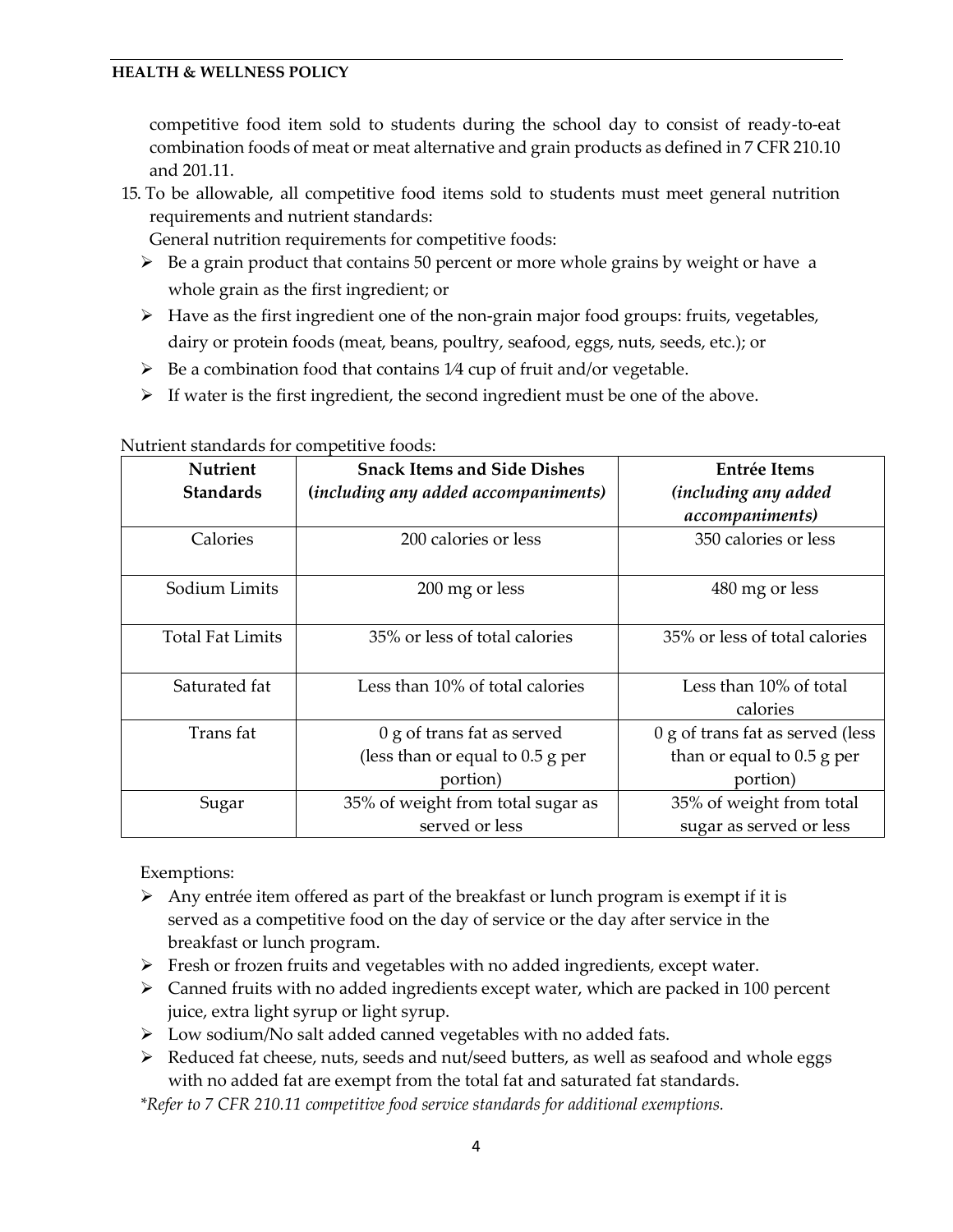Nutrition standards for beverages:

Portion sizes listed are the maximum that can be offered.

| <b>Beverages</b>                                  | Elementary  | Middle      | High       |
|---------------------------------------------------|-------------|-------------|------------|
| Plain water                                       | unlimited   | unlimited   | unlimited  |
|                                                   |             |             |            |
| Unflavored low-fat milk                           | 8 fl. oz.   | 12 fl. oz.  | 12 fl. oz. |
|                                                   |             |             |            |
| Unflavored or flavored fat-free milk              | 8 fl. oz.   | 12 fl. oz.  | 12 fl. oz. |
|                                                   |             |             |            |
| 100% fruit or vegetable juice                     | 8 fl. oz.   | 12 fl. oz.  | 12 fl. oz. |
|                                                   |             |             |            |
| 100% fruit or vegetable juice diluted with        | 8 fl. oz.   | 12 fl. oz.  | 12 fl. oz. |
| water but no added sweeteners                     |             |             |            |
| Other flavored and/or carbonated                  | Not allowed | Not allowed | 20 fl. oz. |
| beverages that are labeled to contain 5           |             |             |            |
| calories or less per 8 fl. oz., or 10 calories or |             |             |            |
| less per 20 fl. oz.                               |             |             |            |
| Other flavored and/or carbonated                  | Not allowed | Not allowed | 12 fl. oz. |
| beverages that are labeled to contain 40          |             |             |            |
| calorie or less per 8 fl. oz. or 60 calories or   |             |             |            |
| less per $12 \text{ fl. oz.}$ )                   |             |             |            |

For elementary and middle school students: foods and beverages must be caffeine-free with the exception of trace amounts of naturally occurring caffeine substances. Food and beverages for high school students may contain caffeine.

- 16. Standards for food and beverages available during the school day that are not sold to students:
	- $\triangleright$  The school may provide parents and teachers a list of ideas for healthy celebrations/parties, rewards and fundraising activities.
	- $\triangleright$  Class parties or celebrations shall attempt to be held after the lunch period and to include foods that meet the Smart Snacks in School nutrition standards.
	- $\triangleright$  Schools will attempt to limit celebrations that involve food during the school day to no more than one party per class per month.
- 17. Advertising and marketing of food and beverages in school shall align with promoting student health and well-being, and will be consistent with policies for nutrition education and health promotion.
- 18. FAU Lab Schools will market and advertise those foods and beverages that meet or exceed USDA's Smart Snacks in School nutrition standards.
- 19. Marketing activities that promote healthful behaviors are encouraged.
- 20. FAU Lab Schools' nutrition replacement and purchasing decisions will reflect the marketing guidelines mentioned in this policy.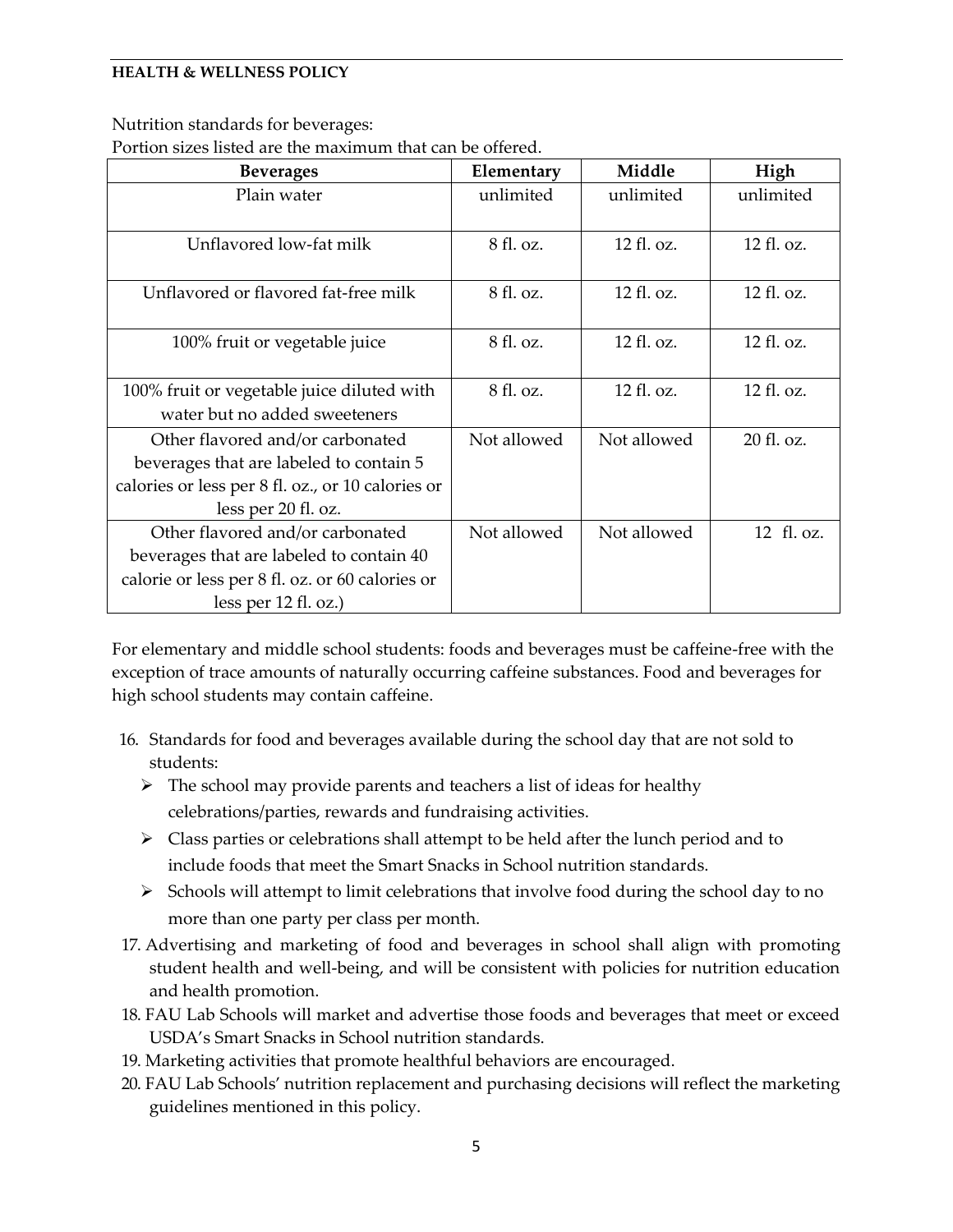- 21. Students, parents, and other community members may have access to school outdoor physical activity facilities (excluding swimming pools and other areas requiring trained supervision) outside the normal school day as approved by the school administration and with proper supervision from school or university personnel.
- 22. A variety of wellness programs shall be available to all staff through district and/or FAU wellness programs.
- 23. Students will be provided with safe and clean facilities. Facilities will be monitored and maintained by the school.

### **E. School Day Nutrition Guidelines**

A.D. Henderson University School and FAU High School shall operate and provide food service in accordance with USDA's National School Lunch Program (NSLP) standards and applicable laws and regulations of the state of Florida.

- 1. The school food service program shall provide all students affordable access to the varied and nutritious foods they need to be healthy and to learn well.
- 2. Students will be provided adequate time for students to eat by appropriately scheduling students for breakfast and lunch service.
- 3. The food service program shall comply with federal and state regulations pertaining to the selection, preparation, consumption and disposal of food and beverages, as well as to the fiscal management of the program.
- 4. The guidelines for reimbursable school meals shall not be less restrictive than the guidelines issued by the U.S. Department of Agriculture(USDA).
- 5. Students are instructed not to share their food or beverages with one another during meal times, given concerns about allergies and other restrictions with some students' diets.
- 6. A Health and Wellness Committee, including students, shall meet regularly in order to provide feedback to food service on products andservice.
- 7. The Health and Wellness Committee will review and consider evidence-based strategies and techniques in establishing goals for nutrition promotion and education, physical activity and other school based activities that promote student wellness to include, at a minimum, a review of Smarter Lunchroom tools and techniques.
- 8. When recognizing student success or special events, schools are encouraged to celebrate with nonfood rewards, including physical activities and craft projects.
- 9. All classroom snacks provided or requested by school staff shall be nutritious and healthy.
- 10. Staff shall avoid the use of food for reward orpunishment.

# **F. Compliance Assessment**

The Health and Wellness Committee will recommend updates modifications to the Health and Wellness Policy to the School Advisory Body based on an annual review and triennial assessments or as new federal or state guidance is issued.

1. Pursuant to this Health and Wellness Policy the Principal/Director or designee is charged with operational responsibility for measuring and evaluating the School's implementation and progress under this policy.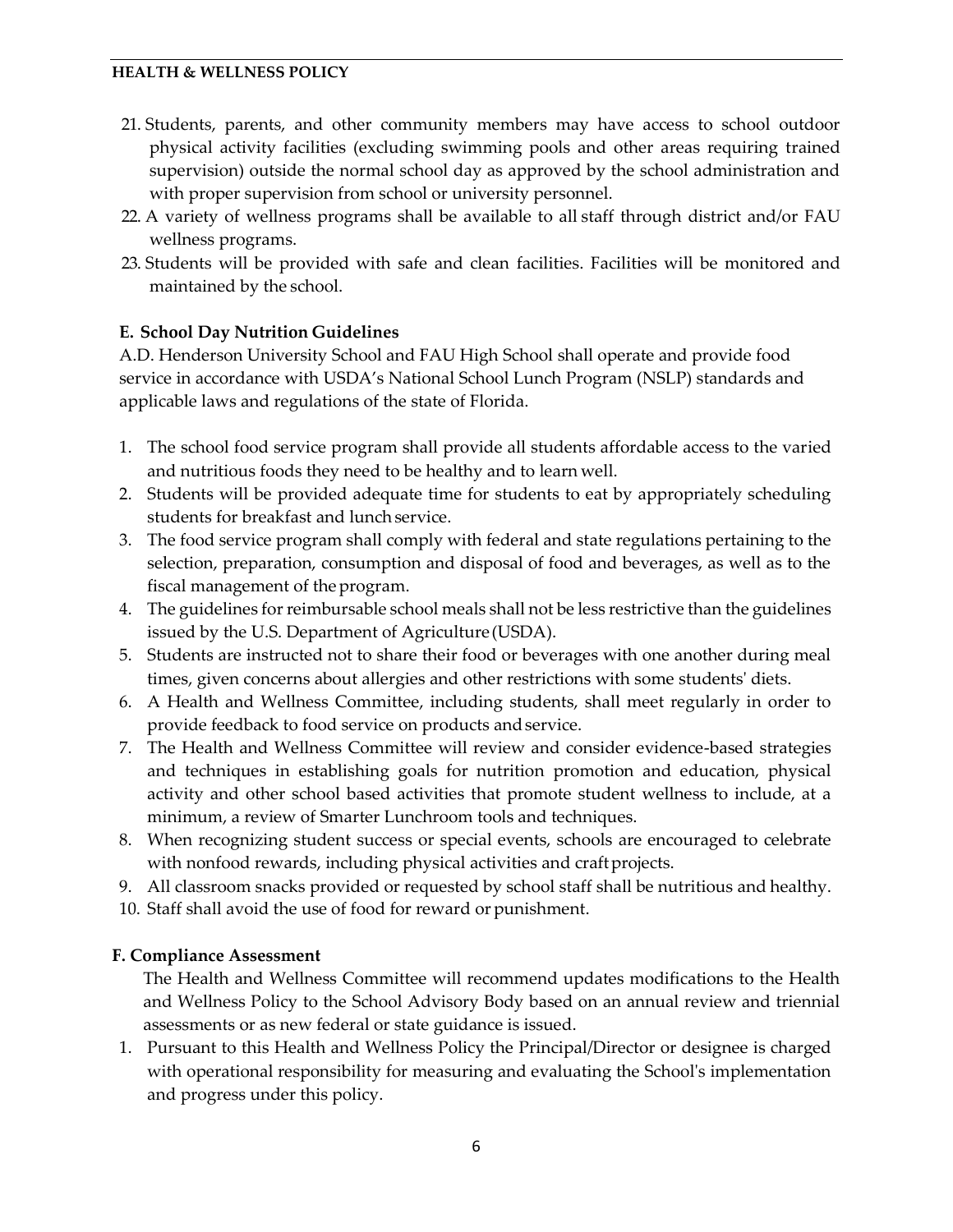- 2. The district will conduct an assessment of this policy to measure wellness policy compliance at least once every three years. This assessment will measure the implementation of the policy and include:
	- a. The extent to which the district is in compliance with the Health and Wellness Policy;
	- b. The extent to which the Health and Wellness Policy compares to the model local school wellness policies; and
	- c. A description of the progress made in attaining the goals of the Health and Wellness Policy.
- 3. The administrative procedures and wellness assessment instruments necessary to monitor compliance on an annual basis are described in sectionG.

# **G. Reporting on Compliance**

- 1. The School Advisory Body designates the Principal/Director or designee as the individual charged with operational responsibility for measuring and evaluating the School's implementation and progress under thispolicy.
- 2. The Principal/Director shall develop administrative procedures necessary to implement this policy.
- 3. The Principal/Director shall report annually to the School Advisory Body on the school's compliance with this policy and the progress toward achieving the goals set forth herein.
- 4. The Principal/Director will write a triennial summary report on the school's compliance with the established nutrition and physical activity policies. This report will be based upon the findings reported through the assessment instrument(s). This report will be presented to the School Advisory Body and also distributed to the school administrators.
- 5. As part of the summary report review, the Health and Wellness Committee will review the assessment results and make changes as needed to the district's Health and Wellness Policy as appropriate or based on the results of the annual review and triennial assessments.
- 6. Modifications to the Health and Wellness Policy will be made based on the results of the annual review and triennial assessments and/or as local priorities change, community needs change, wellness goals are met, new health information and technology emerge and new federal or state guidance or standards are issued.
- 7. The district will ensure that the Health and Wellness Policy and most recent triennial assessment are available to the public at all times on the district website.
- 8. Health and Wellness Policy updates, as applicable, will be shared with appropriate stakeholder groups.
- 9. Wellness updates will be provided to all stakeholders in the form of the website, newsletter and other appropriate materials to ensure that the community is informed and that public input is encouraged.
- 10. School food service staff will ensure compliance with nutrition policies within school food service areas.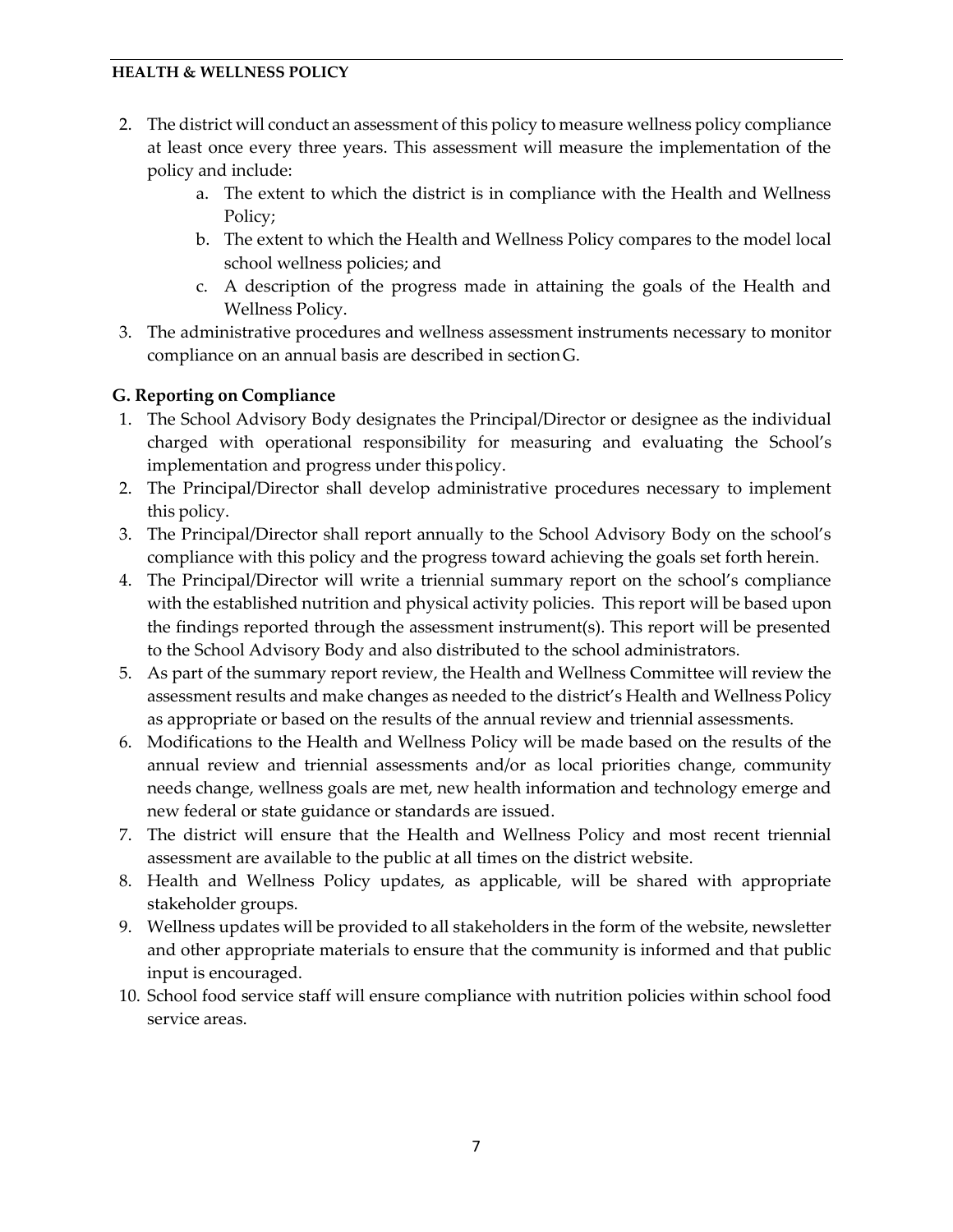### **H. Assessment Plan**

In order to assess the degree of compliance with the Health and Wellness Policy as established by the School Advisory Body, the following plan has identified the following purposes and actions:

- 1. The basic purpose of the assessment of compliance plan is to determine and report the extent to which the Health and Wellness Policy has been implemented, and to monitor the plan itself.
- 2. It is also a function of the plan to identify who is responsible for compliance, to establish the frequency of measurement and how the measurement results will be reported.

### I. **Measurement Options and Responsibilities**

- 1. The Health and Wellness Committee is charged with collecting and reporting data on student health in the areas of nutrition, nutrition education, physical education and physicalactivity.
- 2. The committee consists of at least one representatives from the school PE/Health department, two representatives from the school faculty and an administrator, one of whom acts as chair, as well as one staff member, one parent and two student representatives.
- 3. The Health and Wellness Committee functions as a focus group in itself; but, in addition, it will collect data from the following sources in order to report results of the implementation of the Health and Wellness Policy:
	- a. Documented Observations
		- 1. Among the observations that will be documented are the activities and results of the grades K-8 Health and PE classes. The syllabus for these classes includes, among other topics:
			- · Nutrition and personal fitness
			- · Ethics in athletics
			- · Cardiovascular fitness
			- · Flexibility
			- · Body composition
			- · Personal fitness program
		- 2. The Health and PE Departments are continuously implementing a grade 9 curriculum addressing the following topics:
			- · AOD Alcohol and Other Drugs
			- · INJ Injury Prevention
			- · NUT Nutrition
			- · PA Physical Activity
			- · FHS Family Health and Sexuality
			- · TOB Tobacco Prevention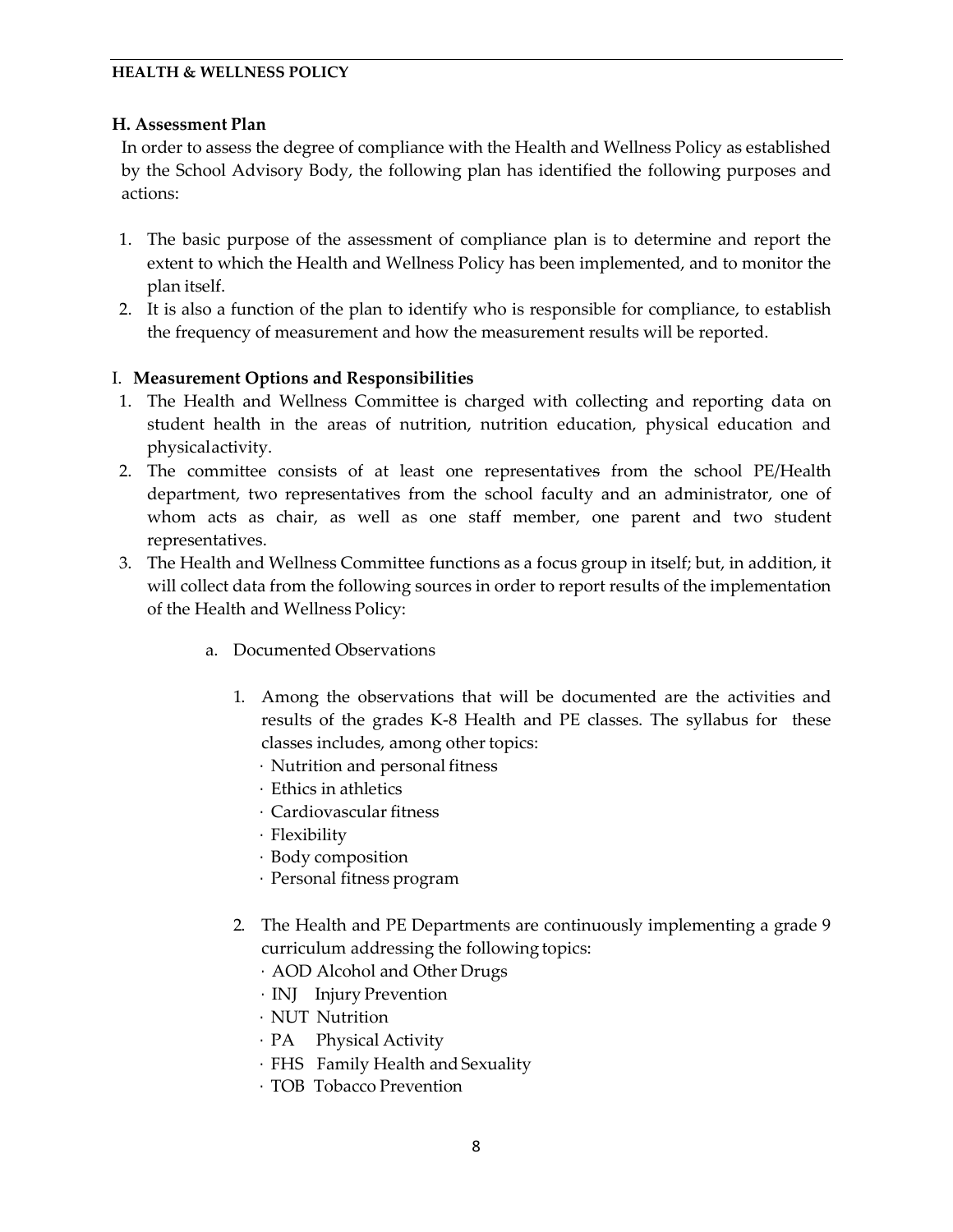- · CEH Community and Environmental Health
- · MH Mental Health
- · PCH Personal and Consumer Health

# **J. Student Surveys and Interviews**

- 1. The Health and Wellness Committee will survey students annually, on the degree of their satisfaction and progress with the school food and physical educationprograms.
- 2. The information collected from the surveys and interviews will be translated into recommendations to be submitted to the Principal/Director for action.

# **K.Benchmarking**

- 1. The Health and Wellness Committee will keep track of, summarize and analyze data on student health and physical exercise.
- 2. It will compare the data to statewide standards, to other schools and districts at the state and national level, and track students over time in order to record progress and report results.
- 3. The PE Department will conduct, at a minimum, two assessments per year through two health and wellness computer platforms to establish and report the School Health Index. One will measure the relationship between nutrition and physical activity (Body Mass Index), and the second will measure student progress in physical activity through exercise.
- 4. These data will be considered private and confidential, and only anonymous statistics will be prepared for reporting purposes.

# **L. Monitoring**

- 1. The Principal/Director will ensure compliance with established school-wide nutrition and physical activity wellness policies through the Health and Wellness Committee.
- 2. The Food Service Manager and his/her staff will ensure compliance with nutrition policies within food service areas and he/she will report on this matter to the Principal/Director.
- 3. On the basis of the reports from the Health and Wellness Committee and the Food Service Manager, the Principal/Director will report on the school's compliance to the Superintendent of Schools/Assistant Dean, PK-12.

# **M. Policy Review**

- 1. In using a baseline assessment with data collected, assessments will be repeated every year to help review policy compliance, assess progress, and determine areas in need of improvement.
- 2. As part of that review, the district will review the nutrition and physical activity policies and practices and the provision of an environment that supports healthy eating and physical activity.
- 3. The district is committed to being responsive to community input and will actively communicate ways in which parents, students, representatives of the school food